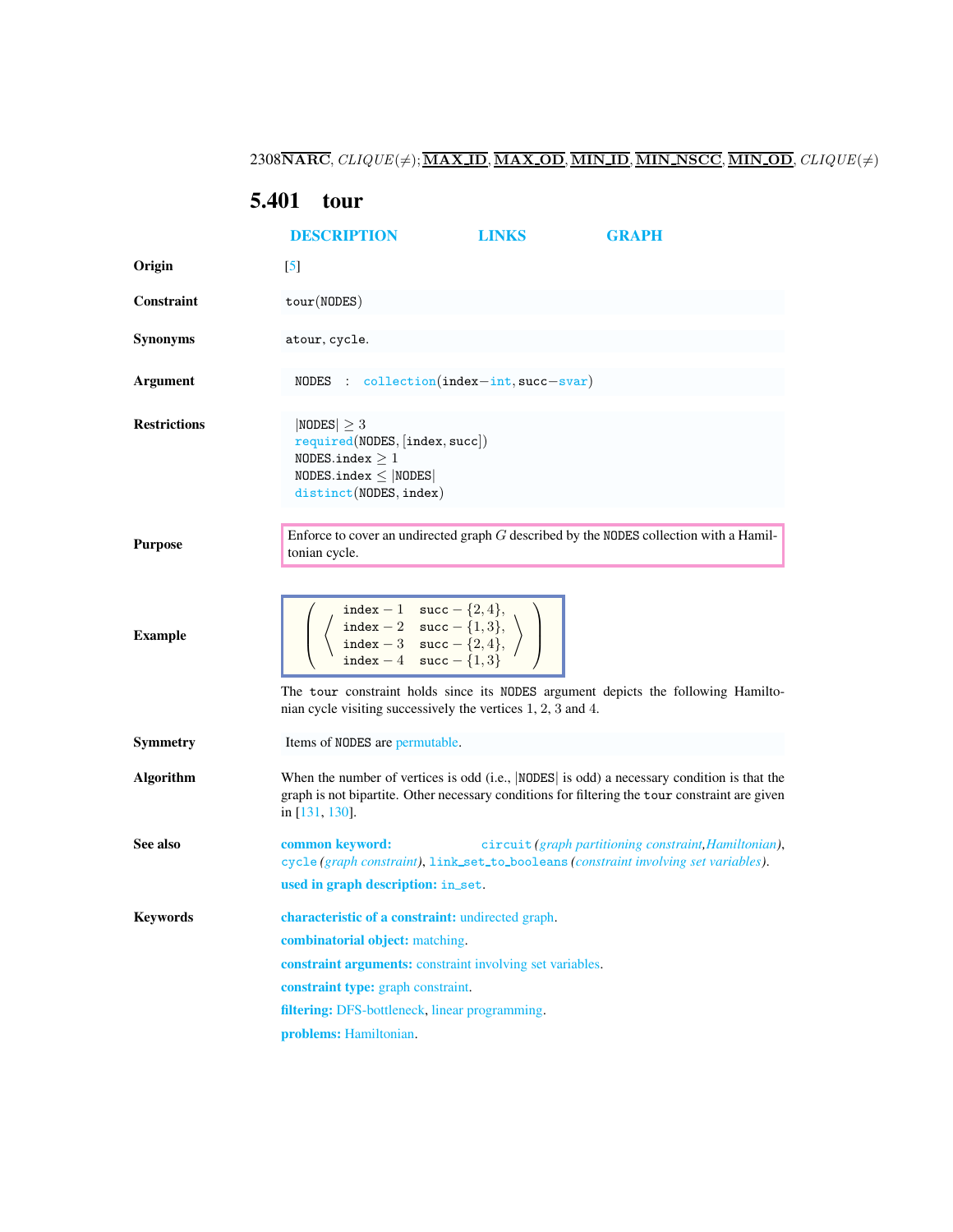## <span id="page-1-0"></span><sup>20030820</sup> 2309

| Arc input $(s)$     | <b>NODES</b>                                                                                                                                                                                                                                                                                                                                        |  |  |
|---------------------|-----------------------------------------------------------------------------------------------------------------------------------------------------------------------------------------------------------------------------------------------------------------------------------------------------------------------------------------------------|--|--|
| Arc generator       | $CLIQUE(\neq) \rightarrow collection(nodes1, nodes2)$                                                                                                                                                                                                                                                                                               |  |  |
| Arc arity           | $\overline{2}$                                                                                                                                                                                                                                                                                                                                      |  |  |
| $Arc$ constraint(s) | in_set(nodes2.index,nodes1.succ) $\Leftrightarrow$<br>$in\_set(node1.index, nodes2.succ)$                                                                                                                                                                                                                                                           |  |  |
| Graph property(ies) | $\mathbf{NARC} =  \mathbf{NODES}  *  \mathbf{NODES}  -  \mathbf{NODES} $                                                                                                                                                                                                                                                                            |  |  |
| Arc input( $s$ )    | <b>NODES</b>                                                                                                                                                                                                                                                                                                                                        |  |  |
| Arc generator       | $CLIQUE(\neq) \rightarrow collection(nodes1, nodes2)$                                                                                                                                                                                                                                                                                               |  |  |
| Arc arity           | $\overline{2}$                                                                                                                                                                                                                                                                                                                                      |  |  |
| $Arc$ constraint(s) | $in\_set(nodes2.index, nodes1.succ)$                                                                                                                                                                                                                                                                                                                |  |  |
| Graph property(ies) | $\bullet$ MIN_NSCC=  NODES <br>$\bullet$ MIN_ID= 2<br>$\bullet$ MAX_ID= 2<br>$\bullet$ MIN_OD= 2<br>$\bullet$ MAX_OD= 2                                                                                                                                                                                                                             |  |  |
| Graph model         | The first graph property enforces the subsequent condition: If we have an arc from the $ith$<br>vertex to the $j^{th}$ vertex then we have also an arc from the $j^{th}$ vertex to the $i^{th}$ vertex. The<br>second graph property enforces the following constraints:<br>• We have one strongly connected component containing  NODES  vertices, |  |  |
|                     | • Each vertex has exactly two predecessors and two successors.                                                                                                                                                                                                                                                                                      |  |  |
|                     | Part (A) of Figure $5.760$ shows the initial graph from which we start. It is derived from the                                                                                                                                                                                                                                                      |  |  |

set associated with each vertex. Each set describes the potential values of the succ attribute of a given vertex. Part (B) of Figure [5.760](#page-2-0) gives the final graph associated with the Example slot. The tour constraint holds since the final graph corresponds to a Hamiltonian cycle.

Signature Since the maximum number of vertices of the final graph is equal to |NODES|, we can rewrite the graph property MIN\_NSCC = |NODES| to MIN\_NSCC  $\geq$  |NODES| and simplify MIN NSCC to MIN NSCC.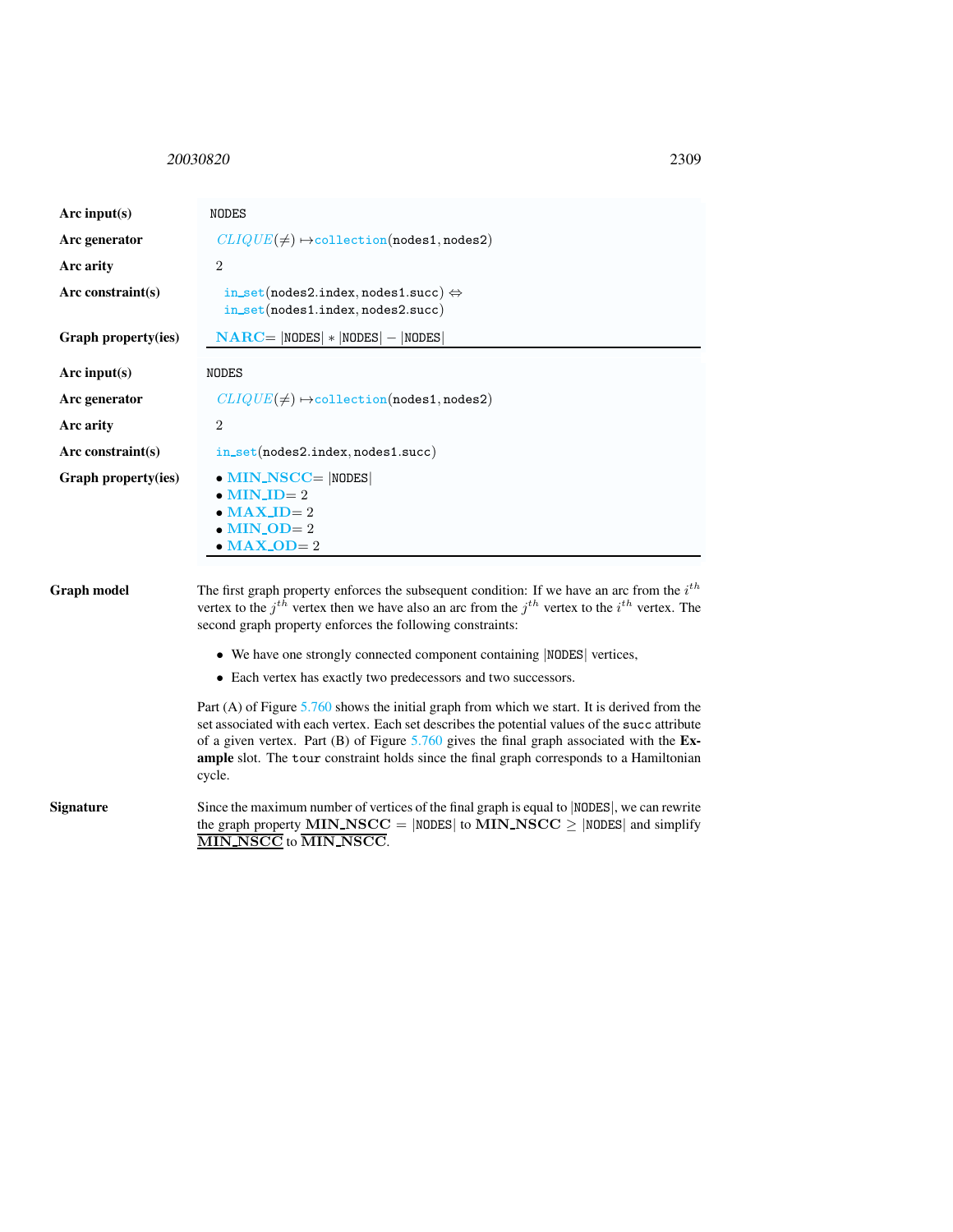## $2310\overline{\textbf{NARC}},\textit{CLIQUE}(\neq);\overline{\textbf{MAX\_ID}},\overline{\textbf{MAX\_OD}},\overline{\textbf{MIN\_ID}},\overline{\textbf{MIN\_NSCC}},\overline{\textbf{MIN\_OD}},\textit{CLIQUE}(\neq)$



<span id="page-2-0"></span>Figure 5.760: Initial and final graph of the tour set constraint